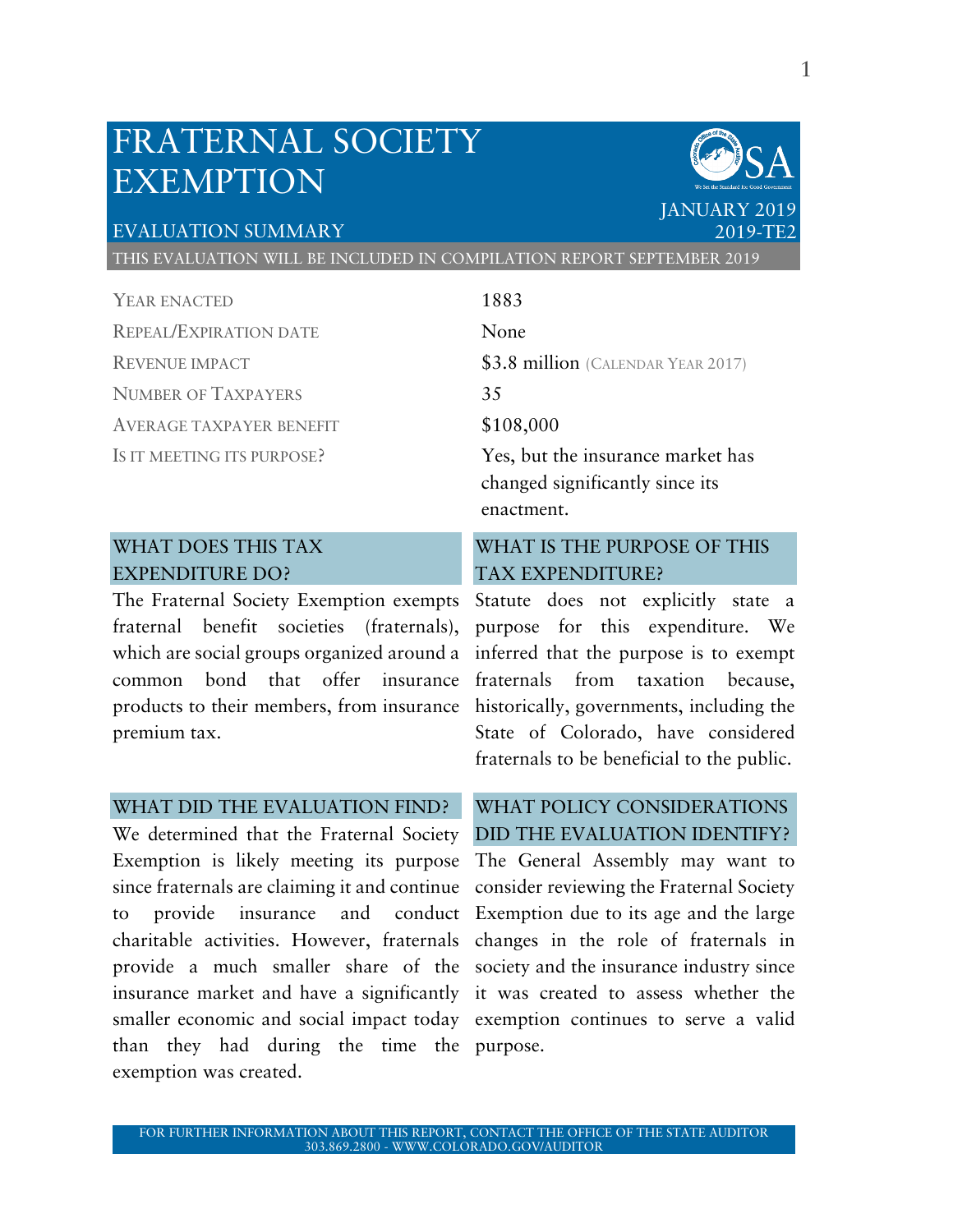# FRATERNAL SOCIETY EXEMPTION

## EVALUATION RESULTS

#### WHAT IS THE TAX EXPENDITURE?

In 1883, Colorado began levying a premium tax on insurance companies' in-state premiums, which are the revenues they collect for writing insurance policies covering property or risks in the State. Since 2000, this tax has been set at 2 percent of the premiums collected. The bill that created the premium tax, also created the original version of the Fraternal Society Exemption currently codified in Section 10-3-  $209(1)(d)(I)$ , C.R.S., which exempts "fraternal benefit societies" (fraternals) from the tax.

Under Sections 10-14-101 and 102, C.R.S., for insurers to qualify as fraternals they must:

- Be "conducted solely for the benefit of [their] members and their beneficiaries."
- Operate as nonprofits.
- Operate through various parent and subordinate "lodges" or branches with a "ritualistic form of work."
- Have a representative form of government.
- $\blacksquare$  Not issue stock.

Fraternals must be licensed with the Division of Insurance, within the Department of Regulatory Agencies to claim the exemption, and are required to pay annual fees and abide by specific regulatory requirements, such as those outlining how they are governed and the amount of reserves they must hold.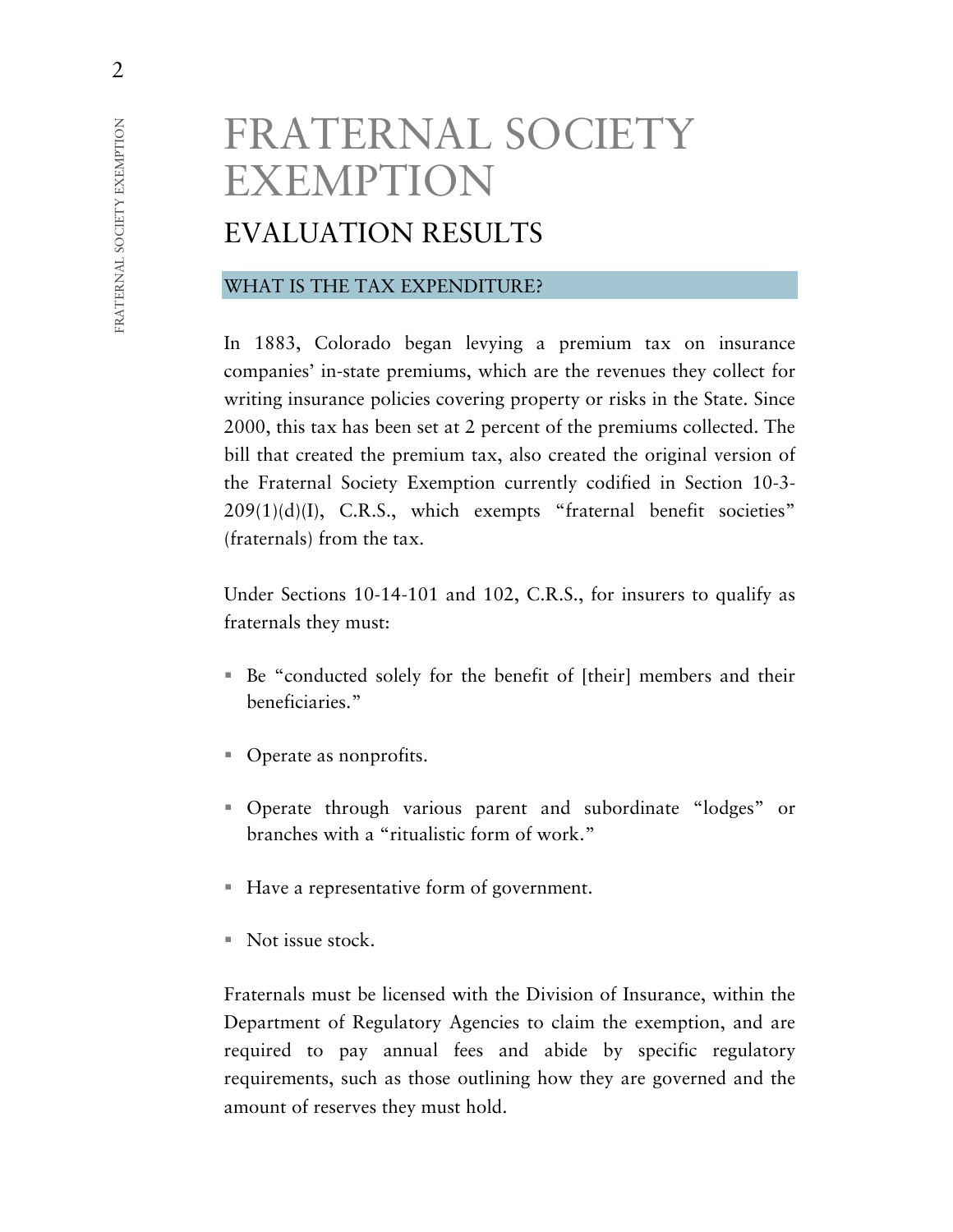#### WHO ARE THE INTENDED BENEFICIARIES OF THE TAX EXPENDITURE?

The intended beneficiaries of this expenditure are fraternals operating in Colorado, which are organized around a common bond shared by members, such as ethnic or religious ties. According to various studies of fraternals and historical publications, early fraternals typically restricted membership to males; however, all but one operating in Colorado now accept both male and female members. Fraternals are often modeled on older lodge-based organizations that typically did not offer insurance, like the Freemasons or Odd Fellows, and became common across the United States in the late-19th century, particularly during the period of industrialization. During this time, working-class families faced significant income-related risks due to potential layoffs, illnesses, retirement, infirmity, and death of the primary income earner. Fraternals helped reduce these income risks by providing early forms of unemployment, worker's compensation, health, accident, and life insurance, both by underwriting insurance policies and through informal, discretionary benefits, at a time when commercial insurance was either expensive or not available for workers and their families. They were also known for their social and charitable activities, with members often receiving other benefits as well, such as scholarship funds, free educational trainings, job exchanges, and access to events.

By 1895, fraternal societies wrote half of all life insurance policies in the United States, according to historical publications, and until the early 20th Century, many fraternals also offered their members early forms of health insurance through contracting with local physicians. By 1900, research compiled at the time estimated that 40 percent of adult male Americans were members of one or more fraternals. As shown in EXHIBIT 1.1, the number of fraternals in the United States began to decline in the 1930s. Based on academic publications we reviewed, this occurred because the Great Depression increased claims and reduced members' ability to pay dues; access to government welfare programs, affordable commercial insurance (including life insurance and healthcare), and affordable entertainment activities increased; and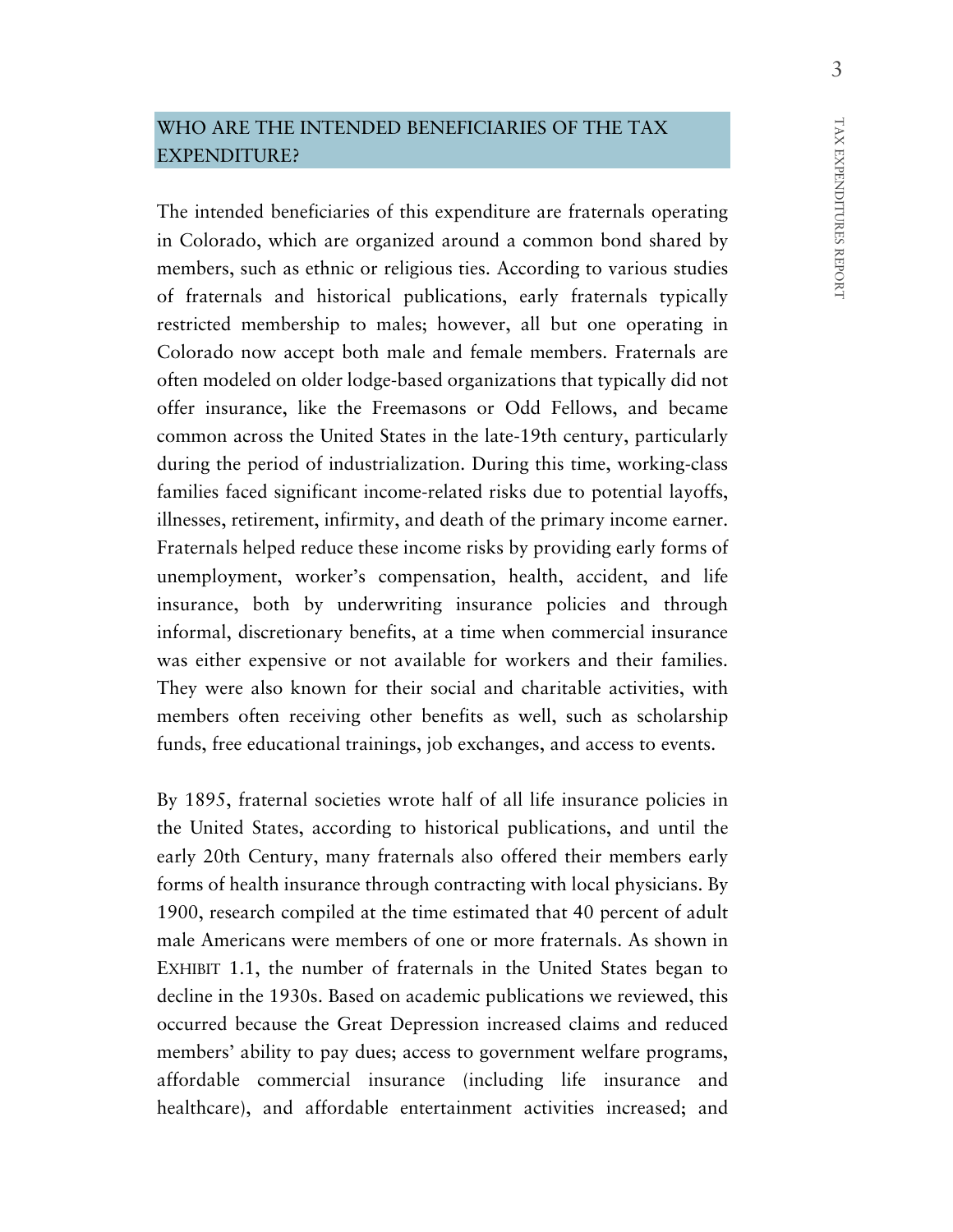states also started increasing fraternals' reserve and deposit requirements. This period coincided with a reduction in the number of members in fraternals, as well. In addition, many fraternals deemphasized their social and ceremonial aspects over time and other fraternals shed their rituals and lodge structures altogether and became commercial mutual insurers, which are not eligible for the exemption.



SOURCE: "Close Cousins of Cooperatives: an Overview of Fraternal Benefit Societies" by James M. White and Michael A. Boland, *Journal of Cooperatives*, volume 31, 2016.

As of August 2018, of the 72 fraternals in the United States, 35 operate in Colorado. These 35 fraternals—30 of which began operating in Colorado before 1917—have 319 lodges that serve about 116,000 members across the state and received \$189 million in premiums from their Colorado members in Calendar Year 2017. According to the Division, in Calendar Year 2017:

- 34 fraternals wrote life insurance policies.
- 30 fraternals wrote annuity contracts, which provide a future income stream to investors in exchange for an advance payment or payments.

4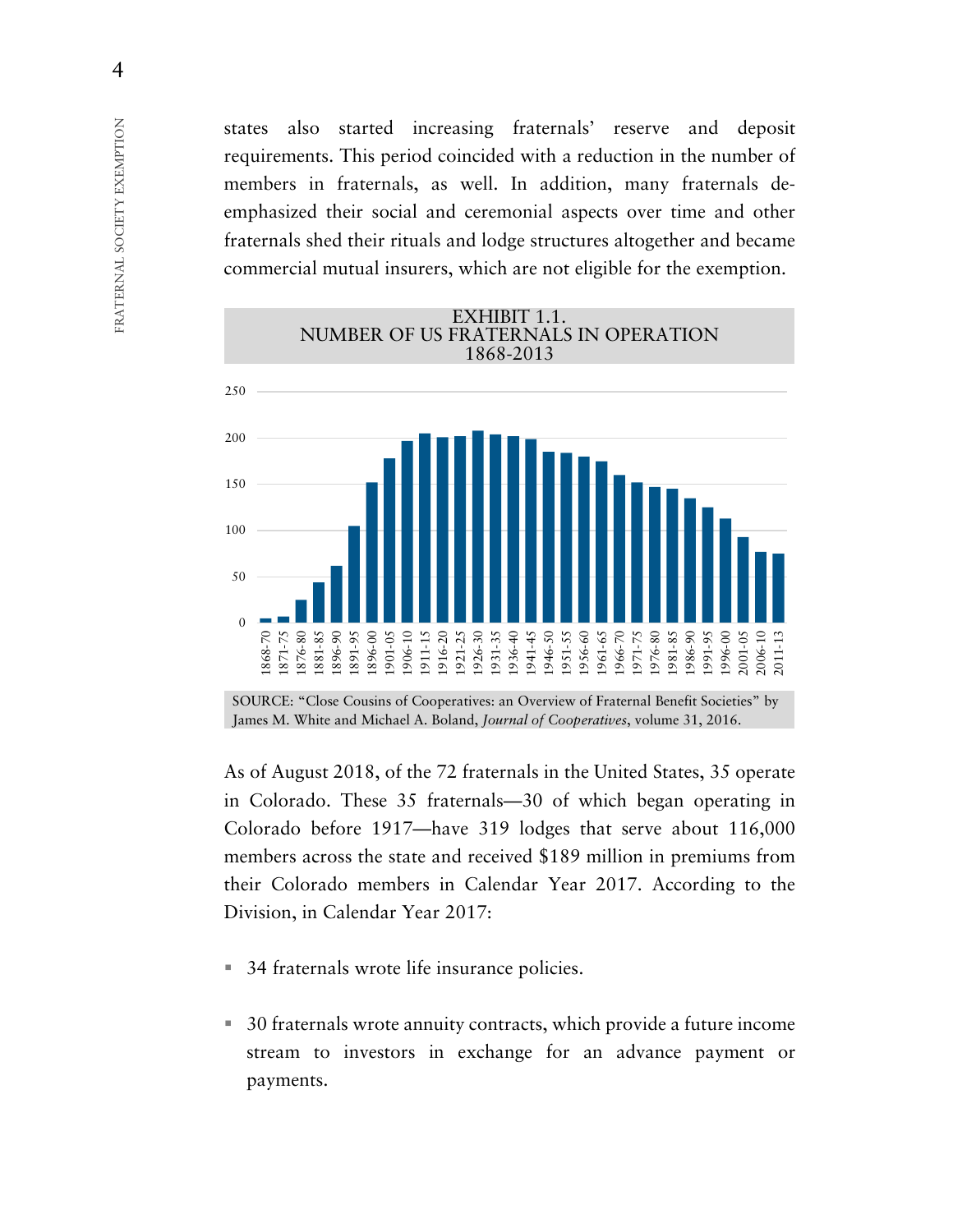■ 14 fraternals wrote accident and health insurance policies.

In addition, some fraternals also offer different products, such as disability insurance, Medicare supplement insurance, and pre-need funeral coverage. Life insurance and annuities constituted 87 percent of the total premiums fraternals received during this time period.

#### WHAT IS THE PURPOSE OF THE TAX EXPENDITURE?

Statute does not explicitly state a purpose for this tax expenditure. Based on the enactment date, historical context, and other states' tax expenditure evaluations, we inferred that the purpose is to exempt fraternals from taxation due to the societal benefits they provide. Because the expenditure was created concurrently with the establishment of the State's insurance premium tax, it appears that the exemption was not intended to provide a new tax benefit for charitable organizations, but instead to define which entities and individuals would be subject to the tax. In the United States, there is a well-established history of providing preferential tax treatment to fraternals—similar to the tax treatment that charitable and non-profit organizations receive—because governments have considered them to be beneficial to the public due to their insurance, social, and charitable activities. Therefore, tax exemptions for fraternal organizations are a common structural element within many states' tax codes.

## IS THE TAX EXPENDITURE MEETING ITS PURPOSE AND WHAT PERFORMANCE MEASURES WERE USED TO MAKE THIS DETERMINATION?

We determined that the Fraternal Society Exemption is meeting its purpose because Colorado fraternals are using it to avoid paying insurance premium tax. In addition, many fraternals continue to provide societal benefits, though the extent of their insurance benefits are unclear as the insurance industry has changed significantly since the exemption was created.

Statute does not provide any performance measures for the expenditure.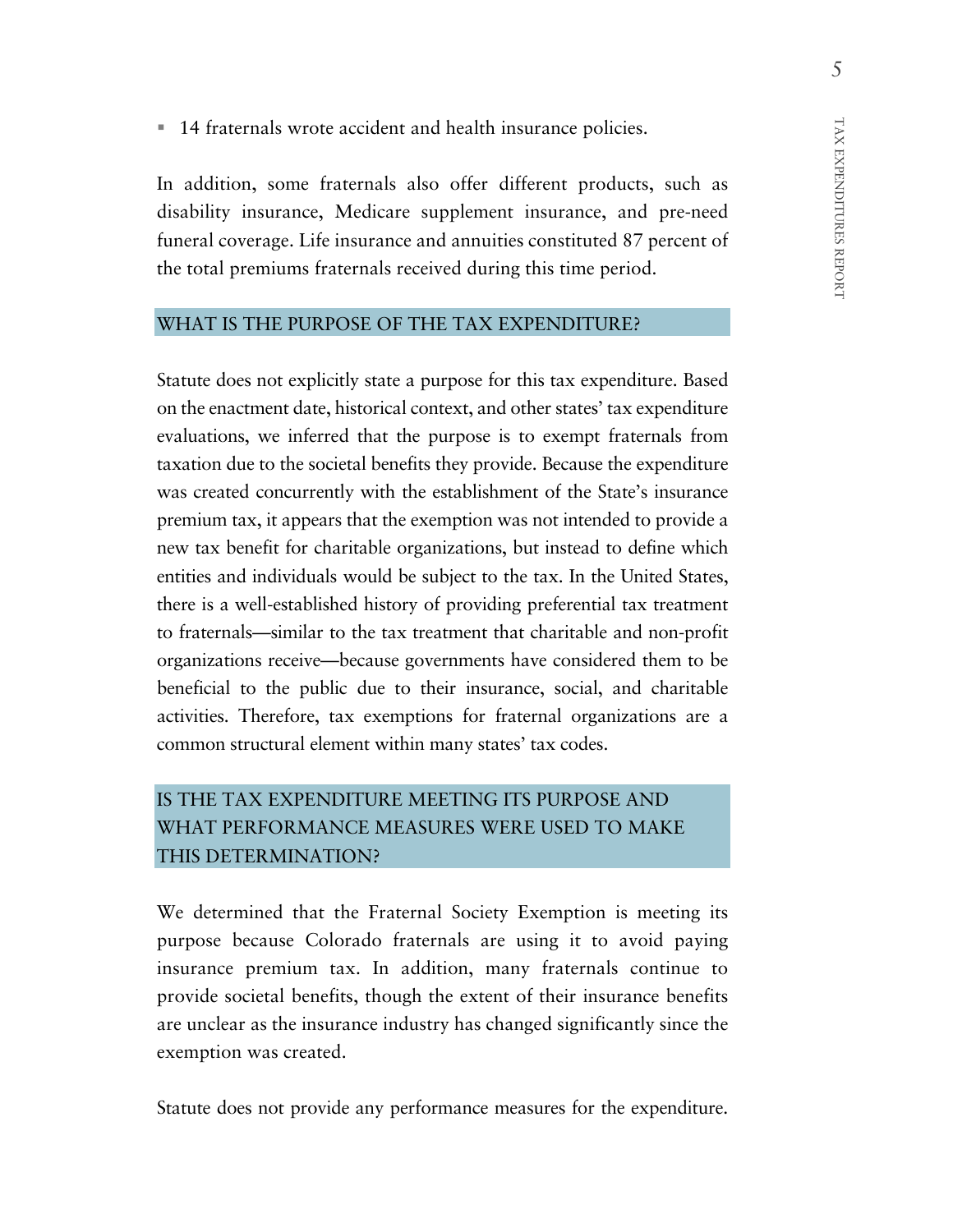Therefore, we created and applied the following performance measures to determine the extent to which the expenditure is meeting its purpose.

**PERFORMANCE MEASURE #1:** *To what extent has the Fraternal Society Exemption been used by fraternals?*

**RESULT:** We found that the exemption is likely being used by all 35 of the fraternals that have lodges and policyholders in Colorado. We spoke to staff from the two fraternals headquartered in Colorado, as well as a number of insurance stakeholders representing all fraternals, and they were all aware of the exemption. Our interviews with Division of Insurance staff also indicated that Colorado fraternals that receive insurance premiums are taking the exemption.

**PERFORMANCE MEASURE #2:** *To what extent are fraternals providing societal benefits through their insurance, social, and charitable activities?*

**RESULT:** We found that, collectively, fraternals continue to provide benefits to society through their insurance, and social and charitable activities, but to a significantly lesser extent relative to their impact at the height of their popularity in the late 1800's and early 1900's. Specifically, based on information from the American Fraternal Alliance, there are 116,000 members of fraternals in Colorado, or 2.7 percent of the State's adult population of about 4.3 million. Although we lacked historical data on fraternal membership in Colorado, our review of publications on the history of fraternals indicated that at their peak, between 33 to 40 percent of adult males in the United States, or about 16.5 to 20 percent of the total population, were members of fraternals. Similarly, the proportion of insurance policies provided by fraternals has declined substantially. Historical publications indicate that as much as 50 percent of the life insurance policies in the United States were once provided by fraternals. In Colorado, as of Calendar Year 2017, about 2.4 percent of all life insurance policies were purchased through fraternals.

6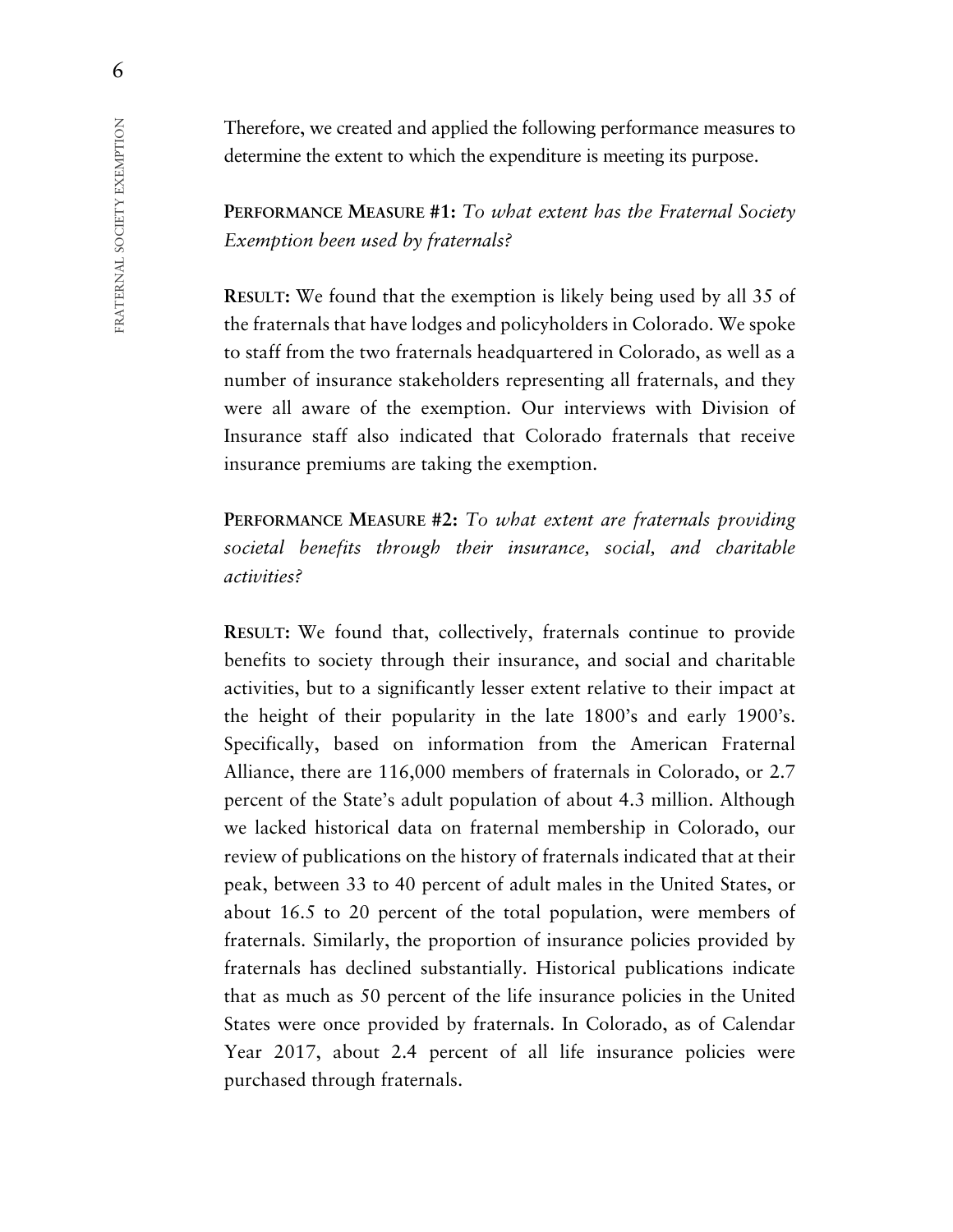Despite their decline in membership and insurance market share, we found that many fraternals continue to provide social and charitable benefits to the State. Specifically, according to the American Fraternal Alliance, fraternal organizations and their members provided about \$8.1 million in charitable contributions and 1.3 million volunteer hours statewide in Calendar Year 2017. Moreover, fraternals often provide benefits that are not part of the insurance contract and for which a premium payment is not charged, such as infant death payments, orphaned children payments, and scholarships for current members and/or their spouses and children. However, as discussed below, there is some evidence suggesting that fraternal insurance policies may no longer be less expensive than commercial alternatives.

#### WHAT ARE THE ECONOMIC COSTS AND BENEFITS OF THE TAX EXPENDITURE?

**THE FRATERNAL SOCIETY EXEMPTION HAD A REVENUE IMPACT TO THE STATE OF \$3.8 MILLION IN CALENDAR YEAR 2017.** We used data from the Division of Insurance to estimate this revenue impact. Specifically, we calculated the premium tax that would be due if fraternals were not exempt based on the \$189 million in premiums that the 35 fraternals wrote on Colorado policies multiplied by the 2 percent insurance premium tax rate. The revenue impact to the State is also equivalent to how much money the policyholders of these fraternals may save, since premium tax is typically passed on to those who purchase insurance policies. This impact varies greatly depending on the insurer particularly since just three fraternals accounted for 90 percent of fraternal premiums in Colorado in 2017—and ranged from zero dollars for a fraternal that wrote no Colorado premiums to \$2.6 million for a fraternal that wrote \$128.8 million in premiums. EXHIBIT 1.2 provides the direct state revenue impact and the average savings realized by the eligible beneficiaries.

TAX EXPENDITURES

TAX EXPENDITURES REPORT

REPORT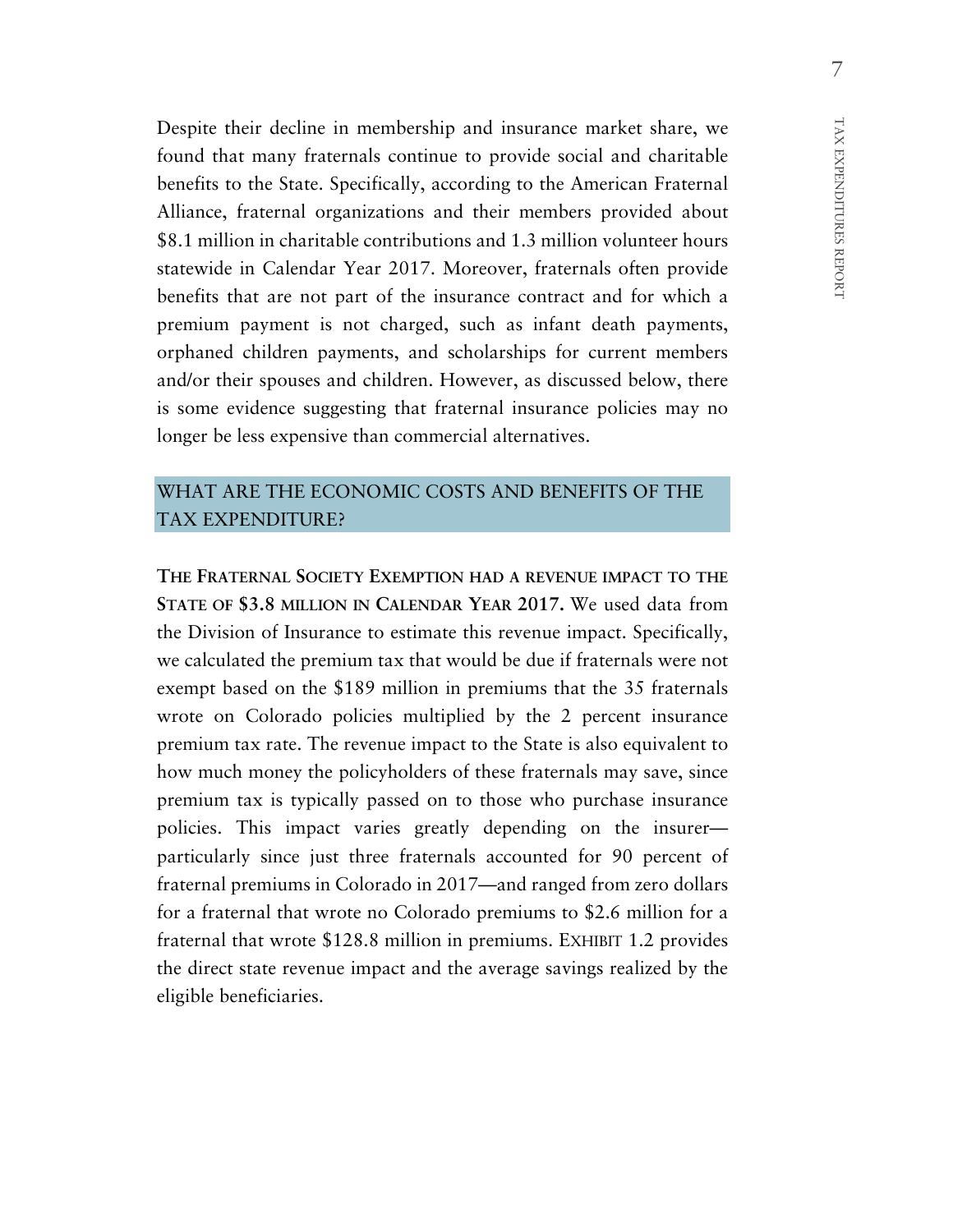

Despite the historical decline in the number of insurance policies provided by fraternals, the total premiums collected by fraternals, which correlates with the revenue impact of the Fraternal Society Exemption, has been relatively stable in recent years. As shown in EXHIBIT 1.3, fraternal premiums grew slightly from Calendar Year 2009 to 2011, and have remained at a similar amount through 2017.



SOURCE: Data from the National Association of Insurance Commissioners.

Overall, the Fraternal Society Exemption likely has little impact on the insurance industry or Colorado citizens' ability to afford insurance. Specifically, the \$3.8 million in tax savings fraternals received represents less than 0.1 percent of the \$35.8 billion in insurance premiums collected in the State. Furthermore, because fraternals only write a small portion of insurance in Colorado, the exemption likely has little impact on the availability or cost of insurance in the state.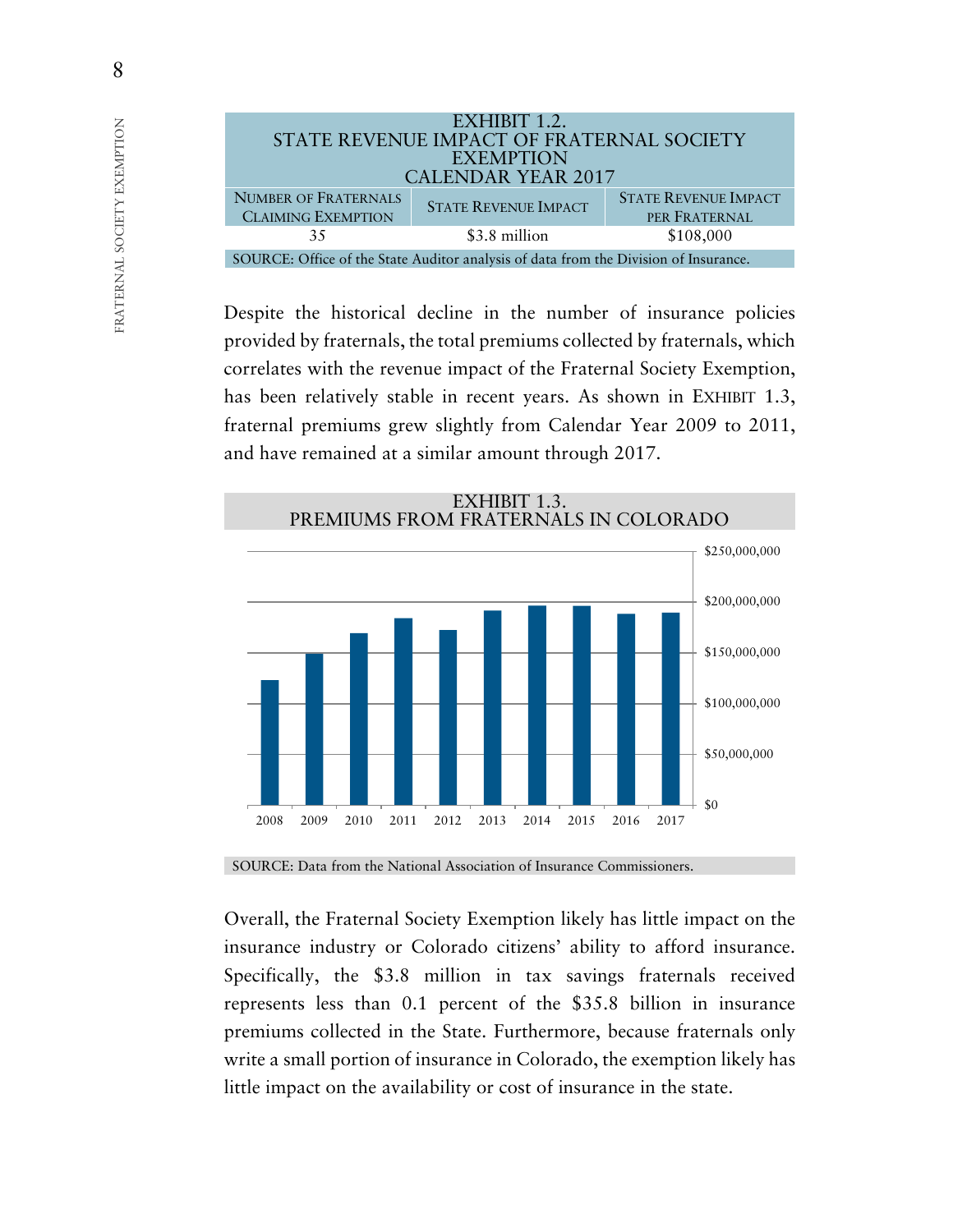#### WHAT IMPACT WOULD ELIMINATING THE TAX EXPENDITURE HAVE ON BENEFICIARIES?

Eliminating the Fraternal Society Exemption would result in a higher tax burden for fraternals doing business in Colorado. However, who would experience the specific impact of eliminating the exemption would depend on how fraternals compensate for this additional expense. For example, since many fraternals (and their chapters) have charitable arms, they could compensate for the additional cost by reducing the amount of money and volunteer time they contribute to their communities. They may also reduce other non-insurance benefits available to members, such as aid for lower-income members and members experiencing a significant crisis. In addition, the fraternals could compensate for the additional cost by increasing insurance premiums paid by members. All of the stakeholders we contacted said that this exemption is beneficial for Colorado's insurance sector.

Eliminating the exemption could also result in a higher tax burden for the two Colorado-domiciled fraternals doing business in other states. This is because 49 states (including Colorado) and the District of Columbia have retaliatory insurance provisions in their statutes that allow them to impose taxes, fees, assessments, or other monetary requirements on out-of-state insurers that would result in an effective tax rate that is equivalent to the rate that their in-state insurers pay in other states. Colorado's retaliatory provision is located at Section 10-3- 209(2), C.R.S. Since eliminating the exemption would increase the effective tax rate of all fraternals licensed in Colorado, it is possible that other jurisdictions would respond by raising taxes on Coloradodomiciled fraternals doing business in their states. Eliminating the exemption might also slightly increase the accounting burden on fraternals, given that many other states also offer a similar exemption.

#### ARE THERE SIMILAR TAX EXPENDITURES IN OTHER STATES?

Provisions similar to the Fraternal Society Exemption exist in all states and the District of Columbia, although other states sometimes tax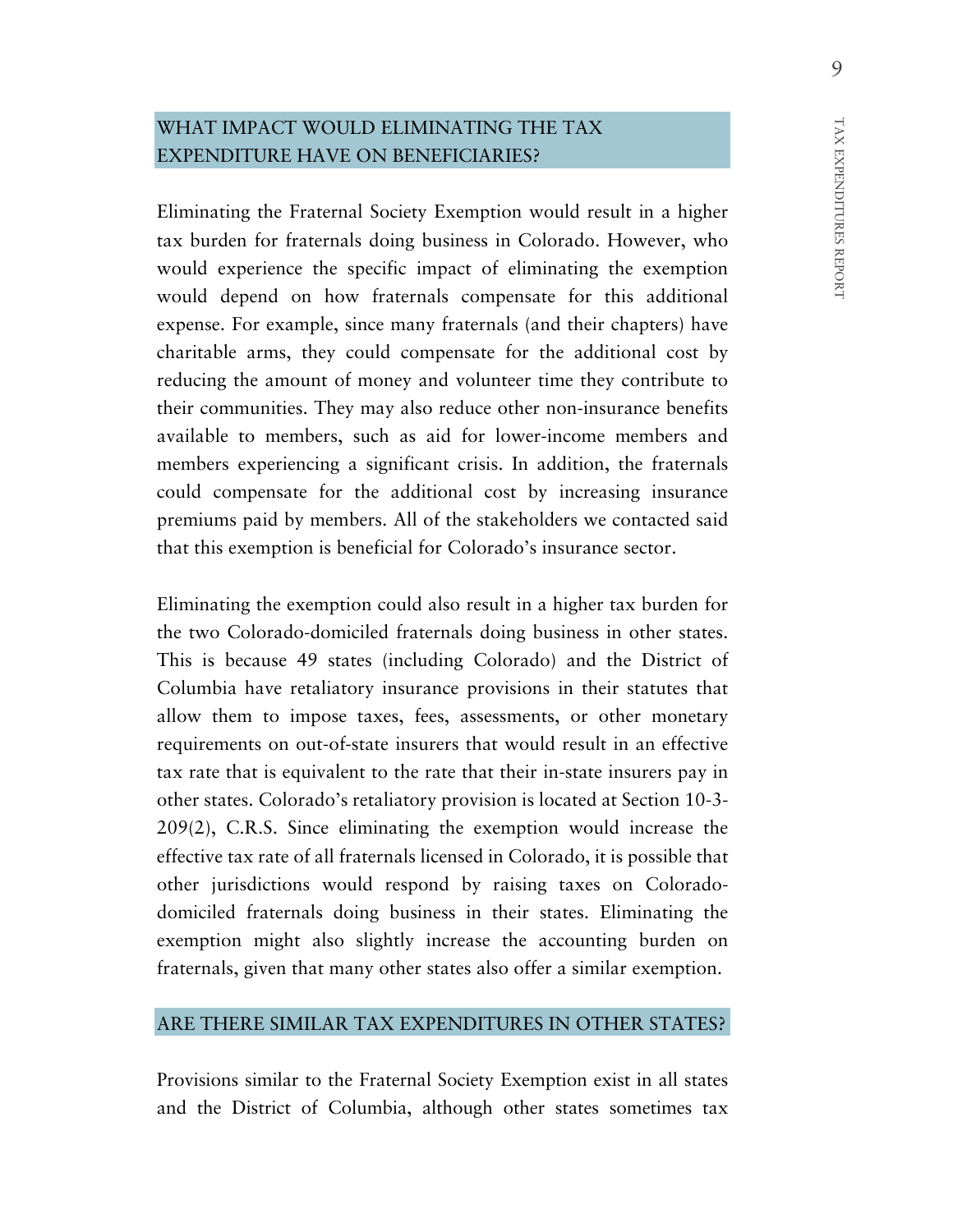insurers in different ways. For example, 10 states impose both premium taxes and income taxes on insurers, and many subject insurers to different rates depending on their line of business. One state, North Carolina, limits its exemption to fraternals who only issue policies to members (and not, for instance, family members or other dependents of members).

## ARE THERE OTHER TAX EXPENDITURES OR PROGRAMS WITH A SIMILAR PURPOSE AVAILABLE IN THE STATE?

Fraternals are also exempt from state and federal income taxes, per Section 39-22-112(1), C.R.S., and Internal Revenue Code (IRC)  $501(c)(8)$ . The eligibility requirements of the federal exemption largely mirror that of the state exemption. However, unlike charitable organizations that are governed by section  $501(c)(3)$  of the IRC, since a 1996 Colorado Supreme Court ruling, fraternals have not been eligible for the Sales to Charitable Organizations sales tax exemption provided by Section 39-26-718(1)(a), C.R.S., which means that they must pay sales tax on all goods and services they purchase in Colorado. In addition, taxpayers are also unable to deduct donations to a fraternal from their state and federal income tax liability, unless that fraternal created a  $501(c)(3)$  charity.

### WHAT DATA CONSTRAINTS IMPACTED OUR ABILITY TO EVALUATE THE TAX EXPENDITURE?

We did not identify any data constraints while conducting this evaluation.

### WHAT POLICY CONSIDERATIONS DID THE EVALUATION IDENTIFY?

**THE GENERAL ASSEMBLY MAY WANT TO CONSIDER REVIEWING THE FRATERNAL SOCIETY EXEMPTION DUE TO ITS AGE AND THE LARGE CHANGES IN THE ROLE OF FRATERNALS IN SOCIETY AND THE INSURANCE INDUSTRY SINCE IT WAS CREATED TO ASSESS WHETHER THE EXEMPTION CONTINUES TO SERVE A VALID PURPOSE.** As discussed, membership in